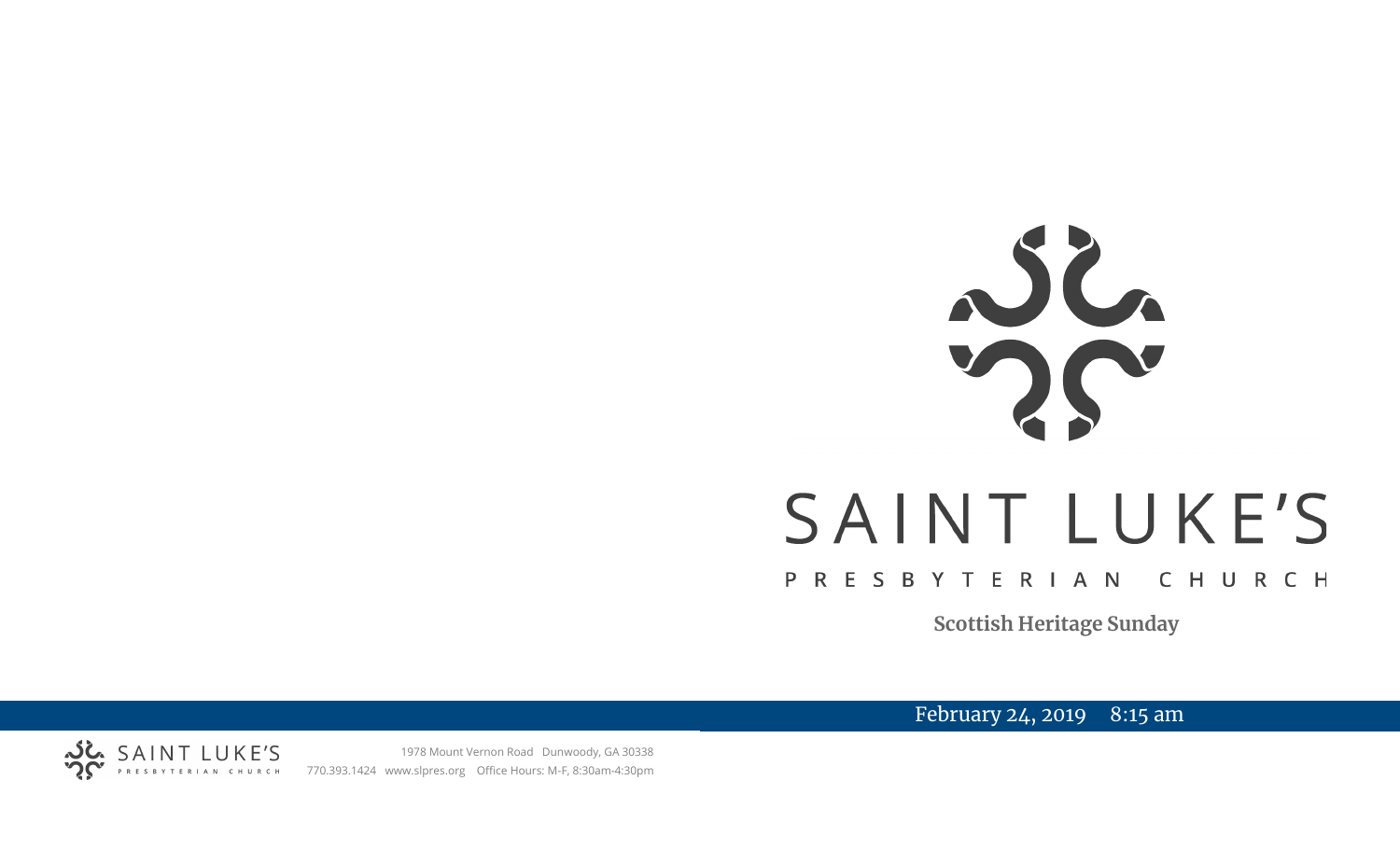

1978 Mount Vernon Road • Dunwoody, Georgia 30338 770.393.1424 • www.slpres.org

# **February 24, 2019**

7th Sunday after Epiphany

#### **Liturgical Color:** Green

*Liturgical colors can orient us to the season of the church year and help to engage the sense of sight in worship. Green is used for all other times not marked by specific festival or season.*

#### **SUNDAY SCHEDULE**

8:15am Chapel Communion Service 9:15am Sunday School 10:30am Sanctuary Worship Service *Nursery available at all services and Sunday School.* 

# MISSION

Responding to God's call and empowered by the Holy Spirit, we invite all to join us in knowing, serving, and sharing Jesus Christ here and around the world.

VISION To be a beacon of faith, hope, and love– every member an active disciple

in Christ's ministry.

# **WELCOME, GUESTS!**

**DURING** the Welcome, please print the requested information on the Friendship Pad and pass the Friendship Pad down the pew.

**AFTER** the worship service, please join us outside the Chapel where our Pastors will be available to answer questions and provide you with a loaf of freshly-baked bread.

**FOR MORE** information about our programs, ministries or membership, please contact one of our Pastors at 770.393.1424, or visit our website: slpres.org.

#### **THAT ALL MAY WORSHIP**

**ASSISTIVE** hearing devices, large print hymnals, large print bulletins and back cushions are available. Please contact an usher for further assistance.

**CHILDREN** are a precious part of our church family, and we welcome them in worship. Worship activity sheets and tactile activities are available on the table just outside the Chapel doors. For your convenience, there is a Family Restroom located in the administrative office's hallway, on the first floor, near the main lobby.

#### **CHURCH STAFF**

| Associate Pastor  Rev. Shannon Dill                                      | <b>FLDERS</b>                                                       |
|--------------------------------------------------------------------------|---------------------------------------------------------------------|
|                                                                          | <b>Class of 2019:</b>                                               |
|                                                                          |                                                                     |
| Director of Children's Ministries. Catherine Anne Thomas                 | Al Bridges, Beth Eisenmesser,<br>Sonny Jester, Bob Pile, Bob Polens |
| Director of Saint Luke's Little Saints Preschool. Carol Perry            | Terri Potter, Whitney Samuelson,                                    |
|                                                                          | Steven Vivian, Sydney Sloan (Youth                                  |
| Program Coordinator for CE & Music Ministry. Melissa King Class of 2020: |                                                                     |
| Intern for Children & Youth Ministry Erin Rugh                           | Carol Ciepluch, Leslie Hamlin, Kay                                  |
| Church AdministratorLindsay Moss                                         | Loerch (Clerk of Session), Florence                                 |
|                                                                          | Luranc, JJ Singley, Kelly Sloan,                                    |
|                                                                          | Steve Thornton, Brad Troha                                          |
|                                                                          |                                                                     |
|                                                                          |                                                                     |

#### **SAINT LUKE'S PERIMETER COUNSELING CENTER**

**Georgia C. Griffin,** J.D., M.Div. Director, Perimeter Center Licensed Marriage & Family Therapist/Mediator 404.636.1457, ext.452 • www.cccgeorgia.org

#### **SERVING TODAY**

**Chapel Guild:** Sally & Dan Joyce **Continental Breakfast:** Suzanne Thatcher **Open/Close:** Bill Womack

#### **LEADERSHIP**

#### **Class of 2019:**

ges, Beth Eisenmesser, Jester, Bob Pile, Bob Polensek, otter, Whitney Samuelson, Steven Vivian*,* Sydney Sloan *(Youth Elder)*

#### **Class of 2020:**

#### **Class of 2021:**

Bob Burroughs, Steve Cashwell *(Asst. Clerk of Session),* Tracy Coffie, Val DeFriece, Matt Fogarty, Nael McCarty, Todd Parker, Kristen Wescott

\_\_\_\_\_\_\_\_\_\_\_\_\_\_\_\_\_\_\_\_\_\_\_\_\_\_\_\_\_\_\_\_\_\_\_\_

#### DEACONS

#### **Class of 2019:**

Melissa Blakely, Alyson Cohen, Mark Douglass, A.J.Favero, Carol Hickey, Dorothy Kitchens (*Moderator*), Debbie Parkes, Carol Waller, Al Wang, Rosie Coffie *(Youth Deacon)* 

#### **Class of 2020:**

Thomas Brown, Karleen Buchholz, Jenny Cummiskey, Ron Davis, Kris Hull *(Vice Moderator),* Daryl Moore, Emily Ritzler, Vivian Smith, Suzanne Thatcher

#### **Class of 2021:**

Marylyn Brown, Kelda Hearn, Janis Jones, Alan Keel, Christy Keohane, Betsy King, Molly Naugher, Gena Spears, Steve Wassell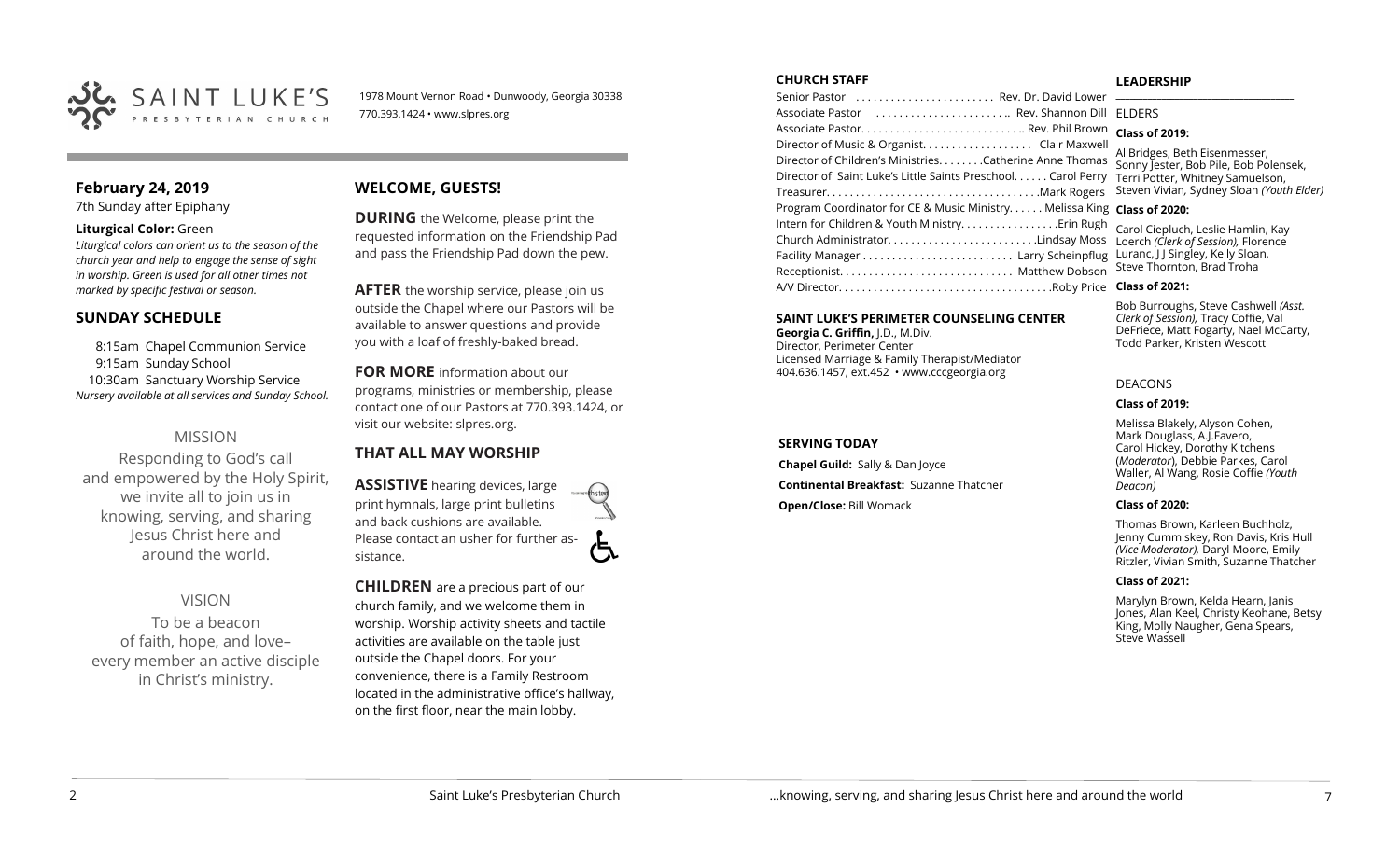

**FEBRUARY 26th OWLS PROGRAM AND LUNCHEON—** Join the Older, Wiser, Loving Seniors (OWLS) at **11:30 am on February 26** to hear Saint Luke's member Roby Price review "Angels," by Billy Graham. Try us. We would love to see some new faces!

**FEBRUARY 27th FEAST VARIETY SHOW: ACTS NEEDED! —** It's not a talent show…it's a Variety Show! We need acts for this fun-filled evening that will offer a VARIETY of entertainment after our Wednesday night FEAST meal. Any and all acts are welcome! Please contact Rev. Phil Brown at [philbrown@slpres.org](mailto:philbrown@slpres.org) if you would like to perform.

**MEN'S BREAKFAST IS MARCH 9th AT 8AM** — Our guest speaker will be Rev. Eric Powell of Dodd-Sterling UMC. This is our launch breakfast leading up to the habitat build on April 6 and will focus on building "bridges that actually work" for those in need. Rev. Powell will share some concrete ways we (Dodd-Sterling and Saint Luke's) can further build and enhance our relationship in more ways than just Habitat for Humanity. RSVP to bobschultz9@icloud.com.

**GIRL SCOUT SUNDAY IS MARCH 10th —** All Girl Scouts are invited to participate in the 10:30 am service on March 10. Please go to slpres.org to register or contact Cailin Thelen, cailinthelen@gmail.com, for more information.

**FLOWERS IN WORSHIP—**The Saint Luke's Chancel Guild is the thankful recipient of two new silk flower arrangements for use at the 10:30 am worship service when no fresh flowers have been donated by a Saint Luke's member. Today's arrangement has been donated by Brid, Ryan, Carmen, Bridwell, Austin, Erin and James Igleheart, in loving memory of Tricia, who passed away two years ago. Tricia and Brid would have celebrated their  $41<sup>st</sup>$  wedding anniversary on Feb 25<sup>th</sup>. Tricia was the long-time chair of the Chancel Guild. The other arrangement is given by Stacey Brooks and Paula Humer. You will see both of these from time to time at the 10:30 service. We give thanks for the generosity of the Igleheart family, and of Stacey and Paula. We will enjoy these gifts for years to come.

**LEARN HOW TO BE A BUDDY—** In our ongoing efforts to better care for those with special needs, we are now seeking youth and adults interested in becoming a Sunday morning buddy. No previous experience is required – only the desire to interact, relate, and communicate with others at Saint Luke's. Two one-hour training sessions have been scheduled for the following Sundays: March 3 and March 10 , from 9:15 to 10:15 a.m. in the Session Room. Pick the one that suits your schedule, as both will provide the same information. Even if you're not focused on being a buddy, you're still invited to come learn more about what it's like to support those a little different from yourself. SLPC member Armann Fenger, will be our trainer in both sessions. Armann is the Executive Director of Learning on the Log, an organization which provides inclusive therapeutic social skills programs for both typical developing and special needs children, and is a Licensed Professional Counselor. Contact [cathomas@slpres.org](mailto:cathomas@slpres.org) with questions.

# **In Preparation for Worship**

"The Kirk (Church) – As we believe in one God, Father, Son, and Holy Ghost, so we firmly believe that from the beginning there has been, now is, and to the end of the world shall be, one Kirk, that is to say, one company and multitude of men chosen by God, who rightly worship and embrace Him by true faith in Christ Jesus, who is the only Head of the Kirk, even as it is the body and spouse of Christ Jesus."

*- The Scots Confession, Chapter XVI, 1560*

**Prelude** Ye Banks and Braes *arr. Rosalie Bonighton*

# **Welcome and Announcements**

# **Call to Worship\***

- Leader: We gather together to worship God, who comes to us when we least expect it,
- **People: Who calls us out of the safety of our ordered lives and invites us to join Jesus in the adventure of faith.**
- **All: Let us worship God!**

**Opening Hymn #12\*** Immortal Invisible God Only Wise *ST. DENIO*

# **Call to Confession\***

Leader: The Lord be with you. **People: And also with you.**  Leader: Let us pray.

**Prayer of Confession\*** Adapted from Scottish Reformer John Knox's Liturgy of 1560

# **Almighty God,**

**although we have not earned your favor, we acknowledge you to be a merciful God, loving and favorable to all who turn to you. And so we humbly ask you to show mercy to us. By your Spirit, O God, take possession of our hearts, so that, not only the actions of our lives, but also the words of our mouths, and the smallest thought of our minds, may be guided and governed by you. Through Jesus Christ our Lord, to whom, with you and the Holy Spirit, be all honor and glory, now and forever. Amen.**